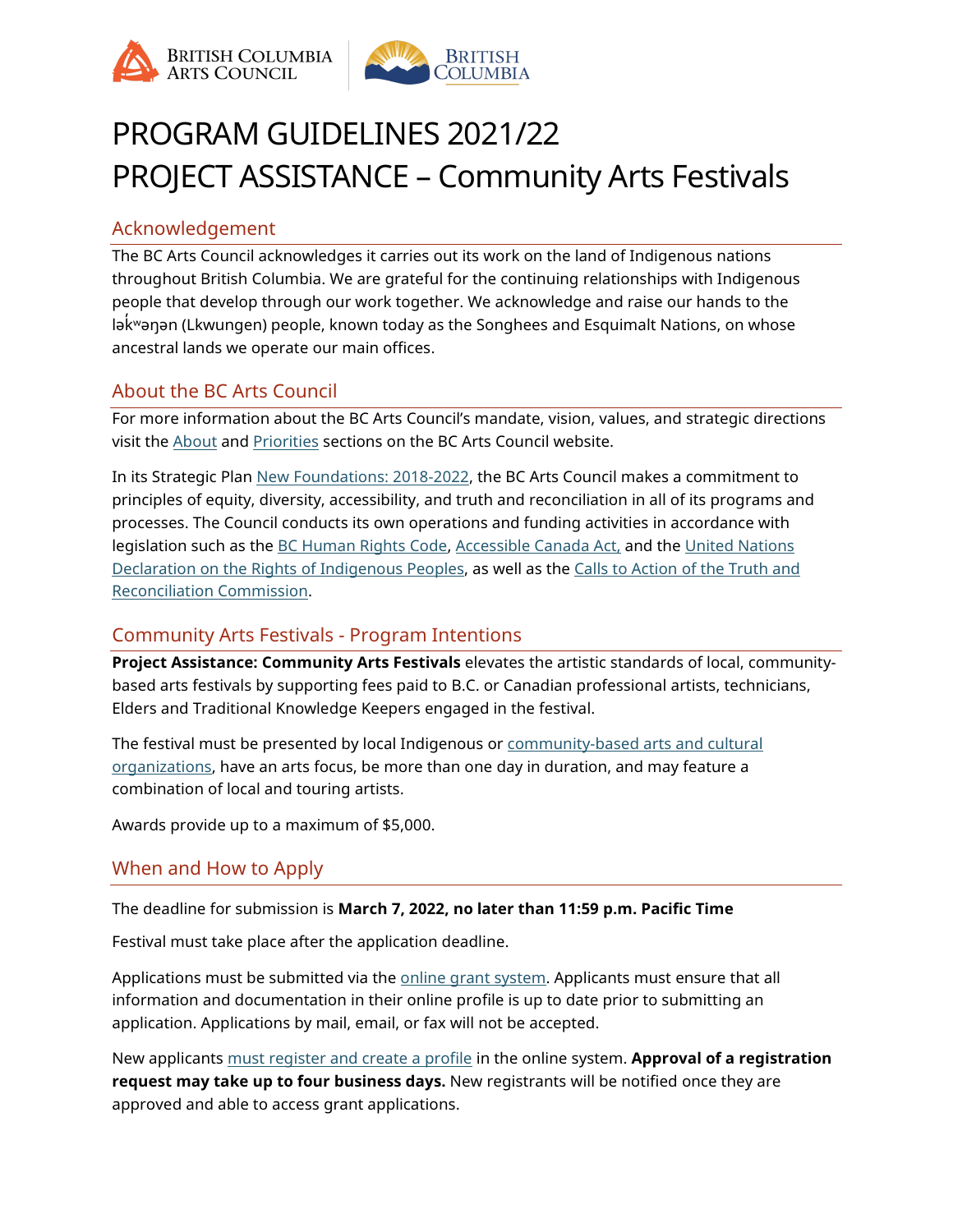Applicants may discuss their project ideas with a program officer and/or attend a Question & Answer session before submitting their application.

## Question and Answer Sessions

Join BC Arts Council staff for an online information session including an overview of this program and an opportunity to ask questions. Session details are posted on the [BC Arts Council website](https://www.bcartscouncil.ca/news/) and [Facebook](https://www.facebook.com/BritishColumbiaArtsCouncil) and [Twitter](https://twitter.com/BCArtsCouncil) pages.

### Who Can Apply

Ineligible applications will not be forwarded for assessment.

#### **To be eligible, an applicant must:**

Be a [community-based arts and cultural organization](https://www.bcartscouncil.ca/community-arts-and-cultural-organization-definition/) registered and in good standing as a [non-profit society](https://www2.gov.bc.ca/gov/content/employment-business/business/not-for-profit-organizations) or [community service co-op in B.C.](https://www2.gov.bc.ca/gov/content/employment-business/business/managing-a-business/permits-licences/businesses-incorporated-companies/cooperative-associations) for at least one year prior to application with a dedicated arts and cultural mandate.

#### **OR**

• Be an Indigenous Government, Indigenous Community Organization, or Métis Chartered Community in B.C. offering dedicated arts and culture activities.

#### **Applicants must also:**

- Provide arts and cultural programming and/or service to the arts and culture sector in B.C. and have done so for a minimum of one year.
- Have artistic and/or administrative leadership in place.
- Demonstrate a focus on providing access to and development of the arts in community.
- Fairly compensate professional artists, arts and cultural practitioners, technicians, Elders, and/or Knowledge Keepers. Compensation must align with project and community contexts and industry standards within the field of practice, including adhering to international intellectual property rights standards and cultural ownership protocols.
- Adhere to the Criminal Record Review Act which requires that people who work with or may have unsupervised access to children or vulnerable adults must undergo a criminal record check by the Criminal Records Review Program.
- Have completed and submitted any overdue final reports on previous BC Arts Council grants by the submission deadline for this program.

## What Can Be Funded

#### **Awards are available to support:**

• Fees for professional B.C. and Canadian artists, technicians (e.g., video/audio, lighting), Elders and Traditional Knowledge Keepers as part of an **eligible** community arts festival.

#### **An eligible community arts festival must:**

- Have a clear purpose and commitment related to arts, and facilitate**:**
	- $\circ$  The exchange of local ideas, narratives, or issues that engage community participation through an artistic lens
	- o Development of the arts at a community level
	- o A growing relationship between artists and the local community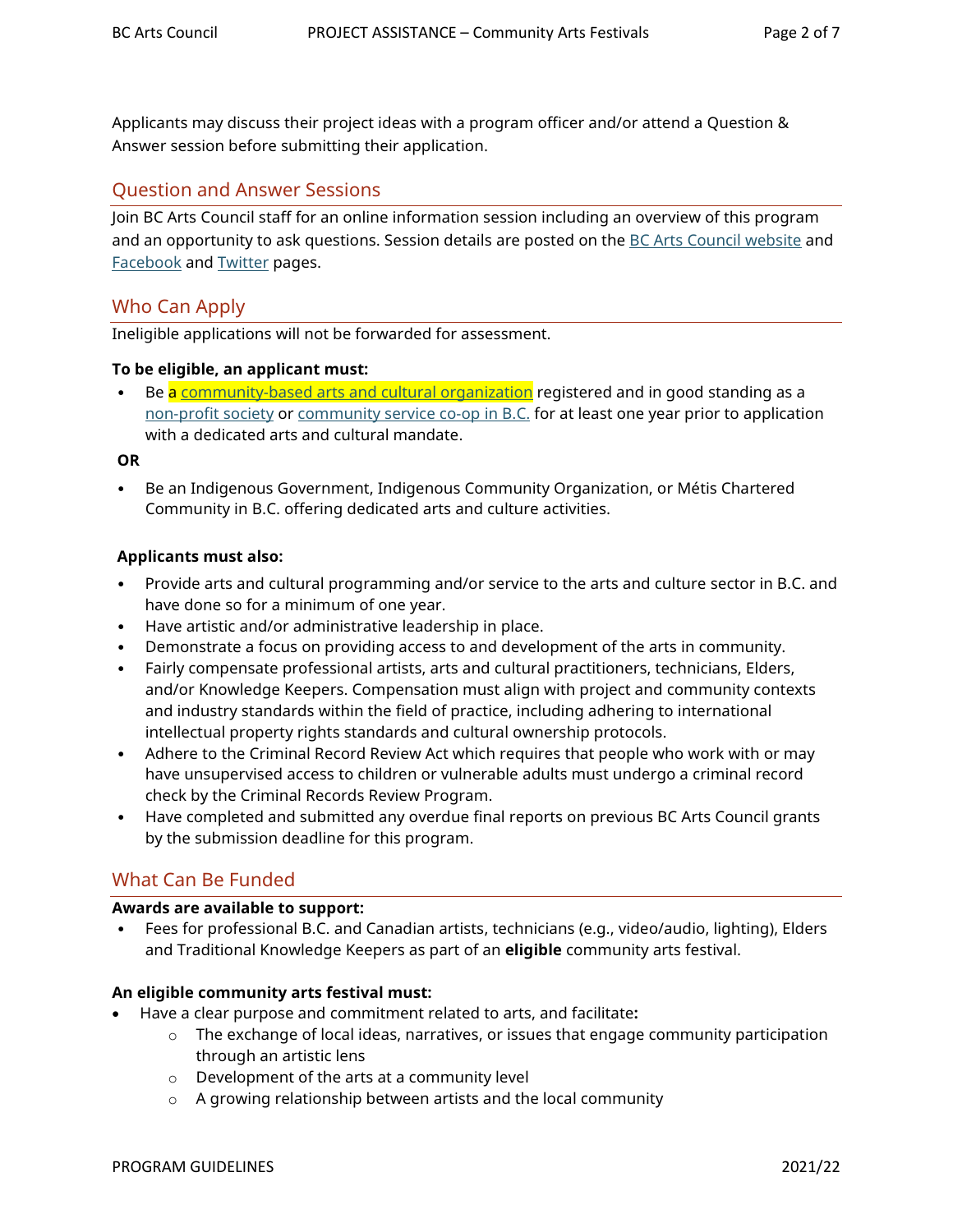- Be organized primarily by volunteers and may also have a dedicated coordinator.
- Be located in B.C., be concentrated in place and time, and be longer than one day in duration.
- Have community involvement, including support of local government, volunteers, business, and arts and cultural organizations.
- Have appropriate planning related to healthy workplaces, including emergency preparedness.

# What Will Not Be Funded

#### **Awards are not available to support:**

- Arts and cultural organizations eligible within BC Arts Council professional programs.
- Operating costs.
- Project phases or activity that have begun prior to the submission deadline.
- Project or budget deficits and/or contingency funds.
- [Capital expenses](https://www.bcartscouncil.ca/what-are-capital-expenses/) (construction, renovation, or purchase of property or equipment).
- Feasibility studies, start-up costs, or seed money.
- Performance series, cover bands, fundraising activities, conferences, conventions, symposia and concerts or projects that are secondary to the focus of the arts-related activity (e.g., competitions, or family, religious, or community celebrations or anniversaries).
- Projects or activities funded through other BC Arts Council programs or its third-party delivery partners, including First Peoples' Cultural Council, BC Touring Council, or Creative BC.
- Private or for-profit entities.

# Funding Requests

Maximum request amount for is \$5,000 and may not exceed 50% of the total festival project budget. Grants may be awarded for less than the request.

Only one application per organization is accepted.

Funding priority may be given to projects from organizations led by and/or rooted in:

- Indigenous (First Nations, Métis, and/or Inuit) communities.
- Underserved communities, including Deaf, Disability and Mad arts; Racialized and/or people of colour; 2SLGBTQQIA+.
- Regional areas in B.C. (communities outside of greater Vancouver and the capital region, not including Sooke, Metchosin, the Gulf Islands, or the Juan de Fuca electoral area).

# What is Needed for the Application

Applicants are responsible for submitting a complete application and will not be contacted to address errors or missing requirements. Eligible applications are assessed as submitted.

### **A complete online application must include:**

- Festival details including dates, location, website, and expected attendance.
- A list of confirmed and/or proposed B.C. and Canadian artists, technicians, Elders and Traditional Knowledge Keepers, including names, the fees they are to be paid and their biographies (max. 250 words).
	- $\circ$  If only a proposed list is available, also provide the list of professional B.C. and Canadian artists, technicians, Elders and Traditional Knowledge Keepers engaged in last year's festival and the fees each were paid.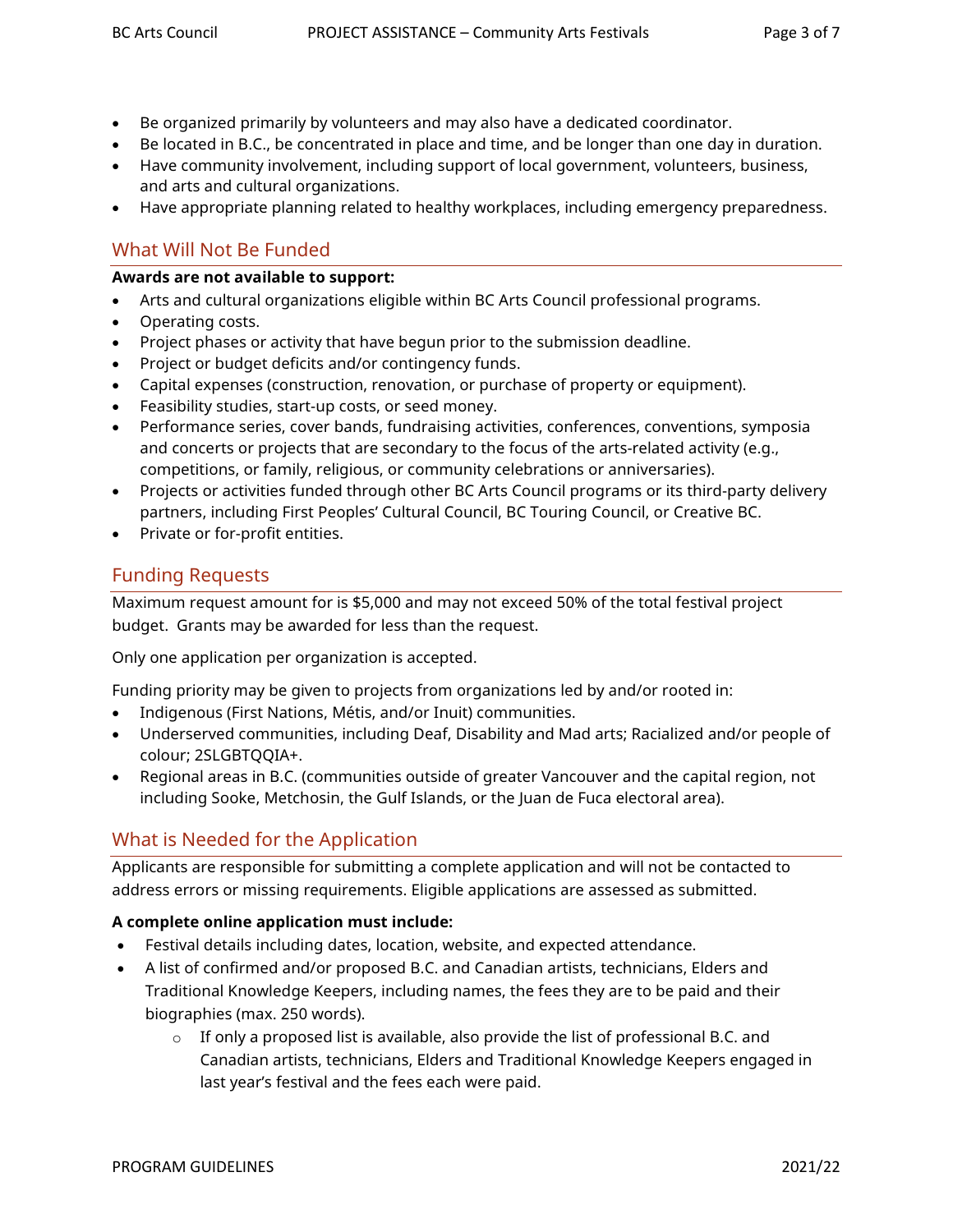- A balanced festival budget using the budget table provided in the online application. Ensure that:
	- o Notes on the budget are provided.
	- o The budget includes this Community Arts Festivals program funding request.
	- $\circ$  A diversity of revenue sources with amounts noted as either confirmed or pending.
	- $\circ$  All in-kind contribution amounts listed as revenue are also entered, and noted, as a corresponding expense item.
- Support material listed below.

## Support Material

Applicants must follow the [Upload Requirements for Support Material guidelines.](http://www.bcartscouncil.ca/app/uploads/sites/508/2020/09/Upload-Requirements-for-Supporting-Material.pdf)

#### **Required Support Material includes:**

- One PDF copy or URL link of the most recent art festival brochure or program.
- Letters from partners or collaborators, if applicable, confirming the nature of their participation (maximum two letters, one page each). Do not include general letters of support.

Do not submit material beyond what is requested; it will not be presented for assessment.

## Additional Information Needed from Organizations

### **To apply, the applicant's online Organizational Profile must be up to date and include:**

- A current list of the organization's board of directors, editorial advisory board, trustees, or board of management, including their board position, occupation/expertise and start date.
- A current list of administrative and artistic/editorial staff or significant contractors, including name, position, and employment status (e.g., permanent; part-time).
- A copy of the constitution if the applicant is a not-for-profit organization, OR a statement of the primary purpose of the organization for all other applicants.
- Signed financial statements for the two most recently completed fiscal years, as per table below.

The type of Financial Statements required is **based on the recipient's most recent BC Arts Council** Operating Assistance or Project Assistance (discipline specific) award. For new applicants, internally prepared financial statements are acceptable. BC Arts Council staff reserves the right to request audited Financial Statements if deemed appropriate, regardless of the amount of the applicant's last award.

For applicants operating under the umbrella of a local or Indigenous governments or postsecondary institution, financial statements must include a statement of income and expenses for the applicant's activities alone, signed by the umbrella organization's financial officer, in addition to notes indicating if the applicant entity may accrue assets, surpluses or deficits from one year to the next.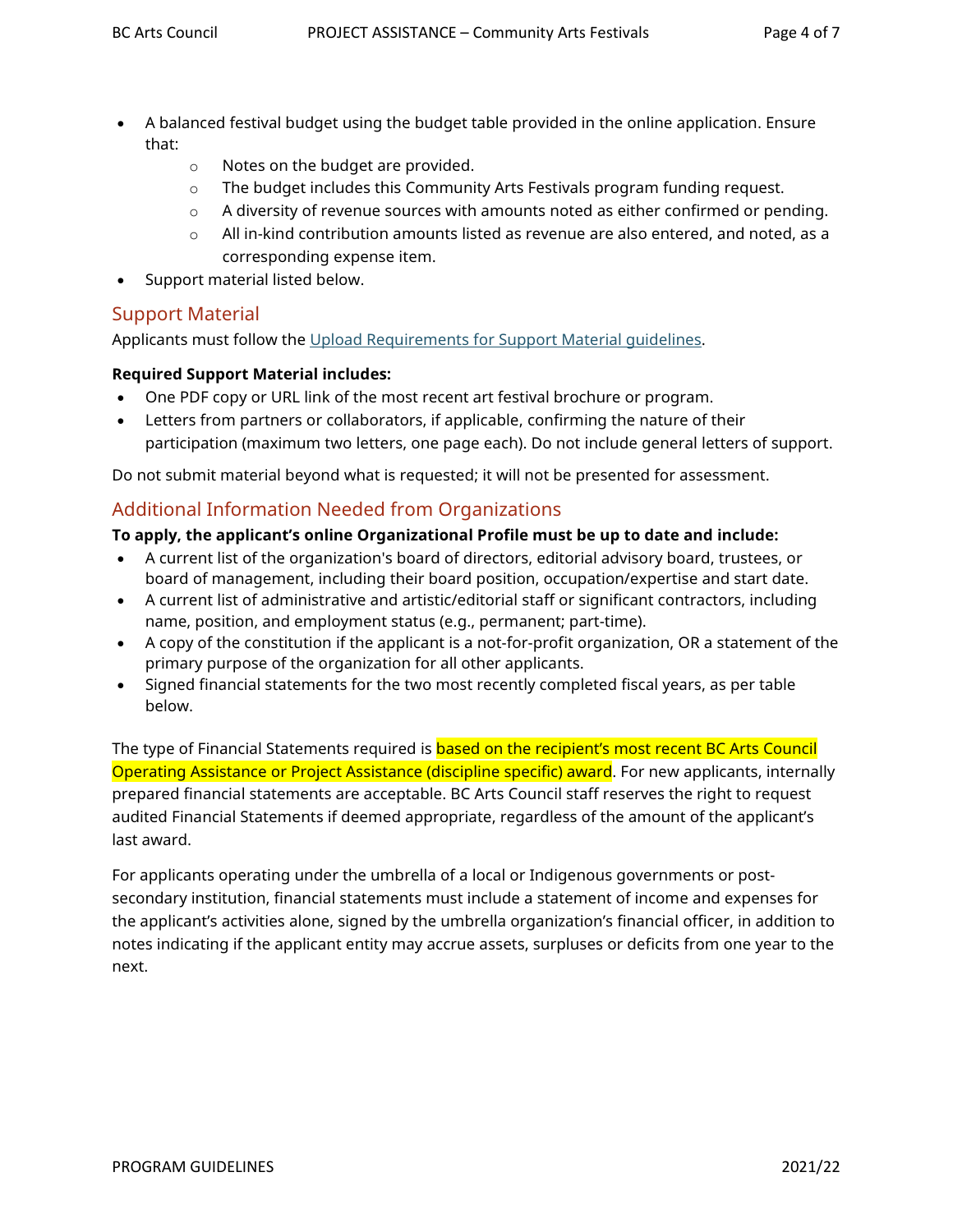| <b>Previous BC Arts</b> | <b>Minimum Required Documentation</b>                          |
|-------------------------|----------------------------------------------------------------|
| <b>Council Grant</b>    |                                                                |
| <b>Received (as per</b> |                                                                |
| above)                  |                                                                |
| Up to \$10,000          | Internally prepared Financial Statements                       |
| \$10,001 - \$25,000     | Independently prepared Financial Statements: Notice to Reader  |
| \$25,001 - \$100,000    | Independently prepared Financial Statements: Review Engagement |
| Greater than \$100,000  | Independently prepared Financial Statements: Audit             |

#### **Financial Statements must include:**

- Balance Sheet, Income Statement, and Notes.
- An itemized list of grants identified by funder, either in the income statement or attached schedule.
- A breakdown of operating net assets, distinguishing between unrestricted net and capital assets.
- Signatures of the preparer and of two Board members affirming Board approval.

## How Applications Will Be Assessed

All eligible applicants with feasible projects will receive some level of funding. Award amounts are determined by formula. Awards may be based on:

## ALIGNMENT WITH BC ARTS COUNCIL'S STRATEGIC DIRECTIONS

Funding priority may be given to applicants and/or activities connected to or aligned with these BC Arts Council strategic priorities:

- Indigenous arts and artists (First Nations, Métis, and/or Inuit).
- underserved communities including Deaf, Disability and Mad arts; racialized and/or people of colour; 2SLGBTQIA+.
- regional areas in B.C. (communities outside of greater Vancouver and the capital region, not including Sooke, Metchosin, the Gulf Islands, or the Juan de Fuca electoral area).

### **FEASIBILITY**

The assessment committee will consider the viability of the project based on:

- The achievability of the proposed activities as determined by sound budgets, planning, resource allocation, and the applicant's overall organizational capacity;
- The level of experience in realizing comparable projects;
- The commitment to fostering a healthy, sustainable work environment, in relation to providing fair remuneration, equitable employment, cultural competency, cultural safety, and a safe and respectful work environment.
- Demonstrated outreach to ensure local Indigenous protocols are followed, compensate Elders and Traditional Knowledge Keepers fairly in accordance with local protocols, and acknowledge traditional territories.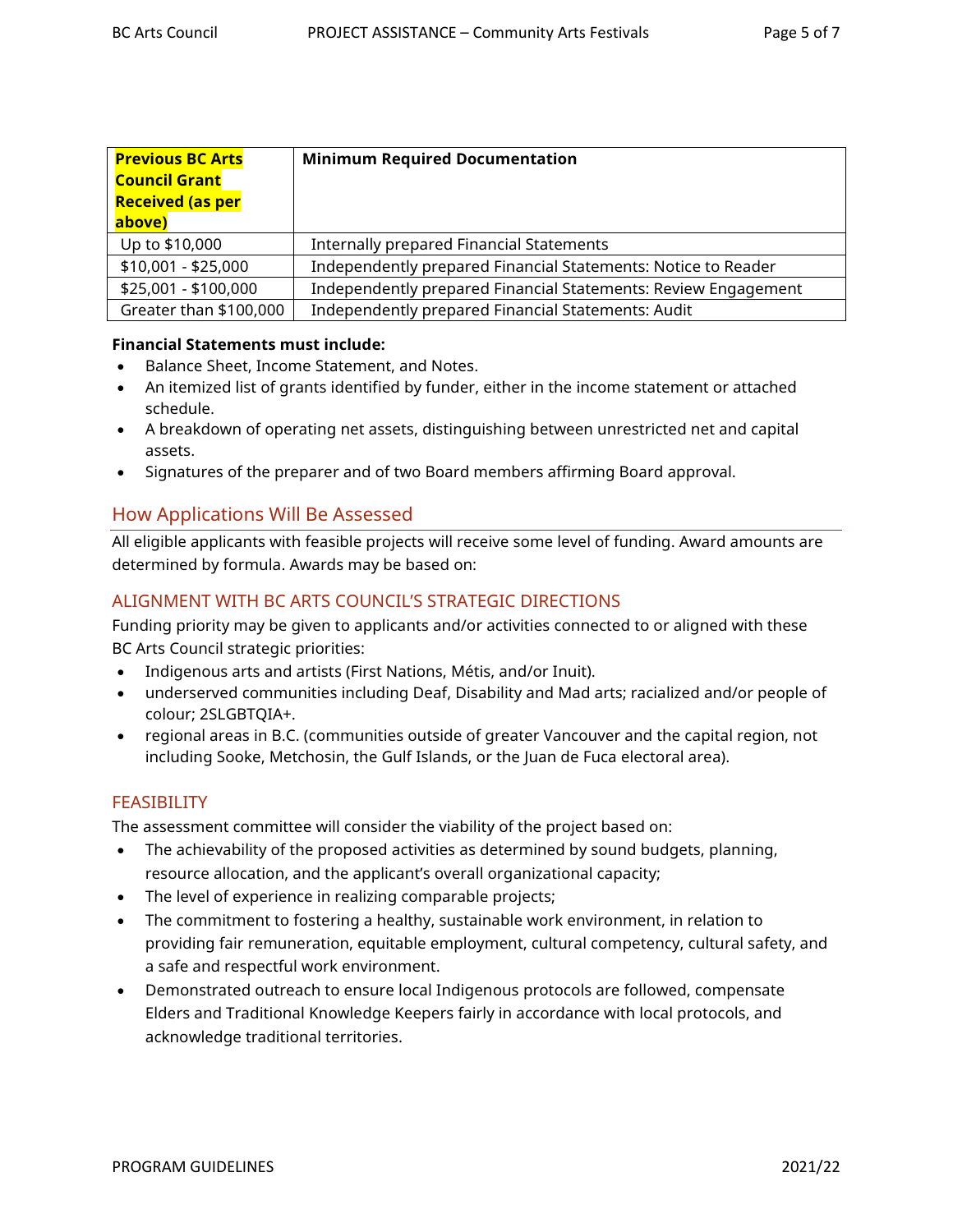#### FINANCIAL CONSIDERATIONS

The assessment committee may also consider the following:

- Demands on the program budget;
- Festival budget size and total fees paid to professional B.C. or Canadian artists, technicians, Elders and Traditional Knowledge Keepers.

#### Assessment Process

Each eligible application will be assessed by an internal committee of BC Arts Council staff who are knowledgeable and experienced in relevant artistic activities or fields of practice.

The following process is used to evaluate every application:

- The BC Arts Council receives applications and reviews them for eligibility.
- The assessment committee evaluates eligible applications using the assessment criteria above and a detailed assessment tool through which they determine the level of funding.
- The BC Arts Council informs each applicant of the decision in writing.

## Notification of Awards

Decisions will be made within six weeks of the application deadline. Notification is sent via the online system to the contact linked to the application. Results cannot be requested in advance.

Ensure the email address **bc.artscouncil.noreply@gov.bc.ca** is on your safe sender list.

### Payment of Awards

All payments are subject to an authorizing appropriation under the *Financial Administration Act*.

The BC Arts Council reserves the right to redistribute, delay, or suspend payments if the recipient:

- Does not carry out its planned program of activities.
- Undergoes major changes in artistic or administrative direction.
- Does not meet its obligations as a grant recipient, including submission of final reports.
- Fails to comply with legal obligations.
- Fails to respect the commitment to provide a safe and respectful workplace free from harassment, discrimination, and sexual misconduct.

**Grants are taxable income and must be reported as such**. Individuals receiving grants on their own behalf or on behalf of a collective are issued T4As for the year in which the grant payment is processed.

### Final Reports

Recipients must submit a final report with the required documentation of the completed project to the BC Arts Council within 30 days of the Project End date in the application. Final Reports must be submitted through the online system.

Future applications will be deemed ineligible if reporting requirements are not met.